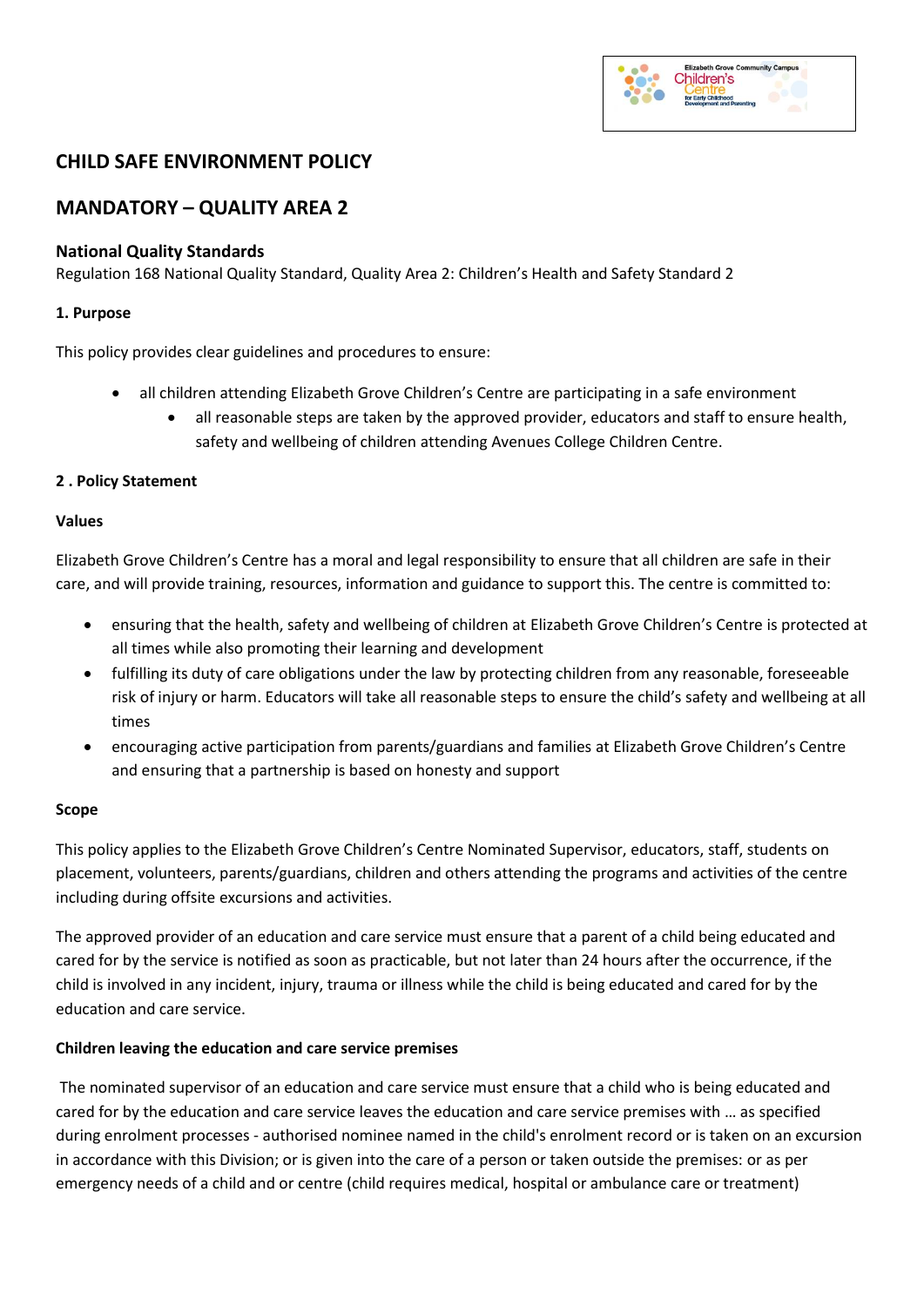A regular risk assessment and visual spot checks must be conducted regularly and all risks promptly and adequately resolved to support the safety, health or wellbeing of any child in care.

### **5. DEFINITIONS**

**Code of conduct**: A set of rules or practices that establish a standard of behaviour to be followed by individuals and organisations. A code of conduct defines how individuals should behave towards each other, and towards other organisations and individuals in the community (refer to Code of Conduct Policy).

**Duty of care:** In the context of this policy, duty of care refers to the responsibility of education and care services to provide children with an adequate level of care and protection against foreseeable harm and injury. Educators will provide safe and exciting and responsive environment as much as possible to further support child's wellbeing and develop skills.

**Notifiable complaint**: A complaint that alleges a breach of the Act or Regulation, or alleges that the health, safety or wellbeing of a child at the service may have been compromised. Any complaint of this nature must be reported by the Approved Provider or nominee as per Department guidelines.

Written notification of complaints must be submitted using the appropriate forms, which can be found on the ACECQA website: www.acecqa.gov.au

**Serious incident:** A children's service is required to notify the Department when a serious incident occurs at the service. A serious incident is defined as:

- the death of a child while being cared for or educated by the service
- any incident involving injury or trauma to a child while being cared for or educated by the service requiring the
	- attention of a registered medical practitioner; or
	- admission to a hospital
	- a child being cared for or educated by the service appears to be missing or otherwise unaccounted for or appears to have been taken or removed from the service contrary to the regulations
	- any incident requiring attendance by emergency services.

obtained once in a 12 month period.

## **Providing a child safe environment**

A children's service must notify the relevant regional office by telephone within 24 hours of the incident, followed by written notification as soon as practicable.

## **7. PROCEDURES**

The Approved Provider is responsible for:

- ensuring children are adequately supervised and that educator-to-child ratios are maintained at all times
- ensuring that the Nominated Supervisor and staff members at the service who work with children are advised of current child protection legislation, its application, and any obligations that they may have under that law
- ensuring parents/guardians have completed the enrolment form including details of authorised nominees, and permission forms for excursions and administration of medication (refer to Acceptance and Refusal of Authorisations Policy, Delivery and Collection of Children Policy, Excursions and Service Events Policy, Administration of Medication Policy and Dealing with Medical Conditions Policy)
- ensuring the physical environment at the service is safe, secure and free from hazards for children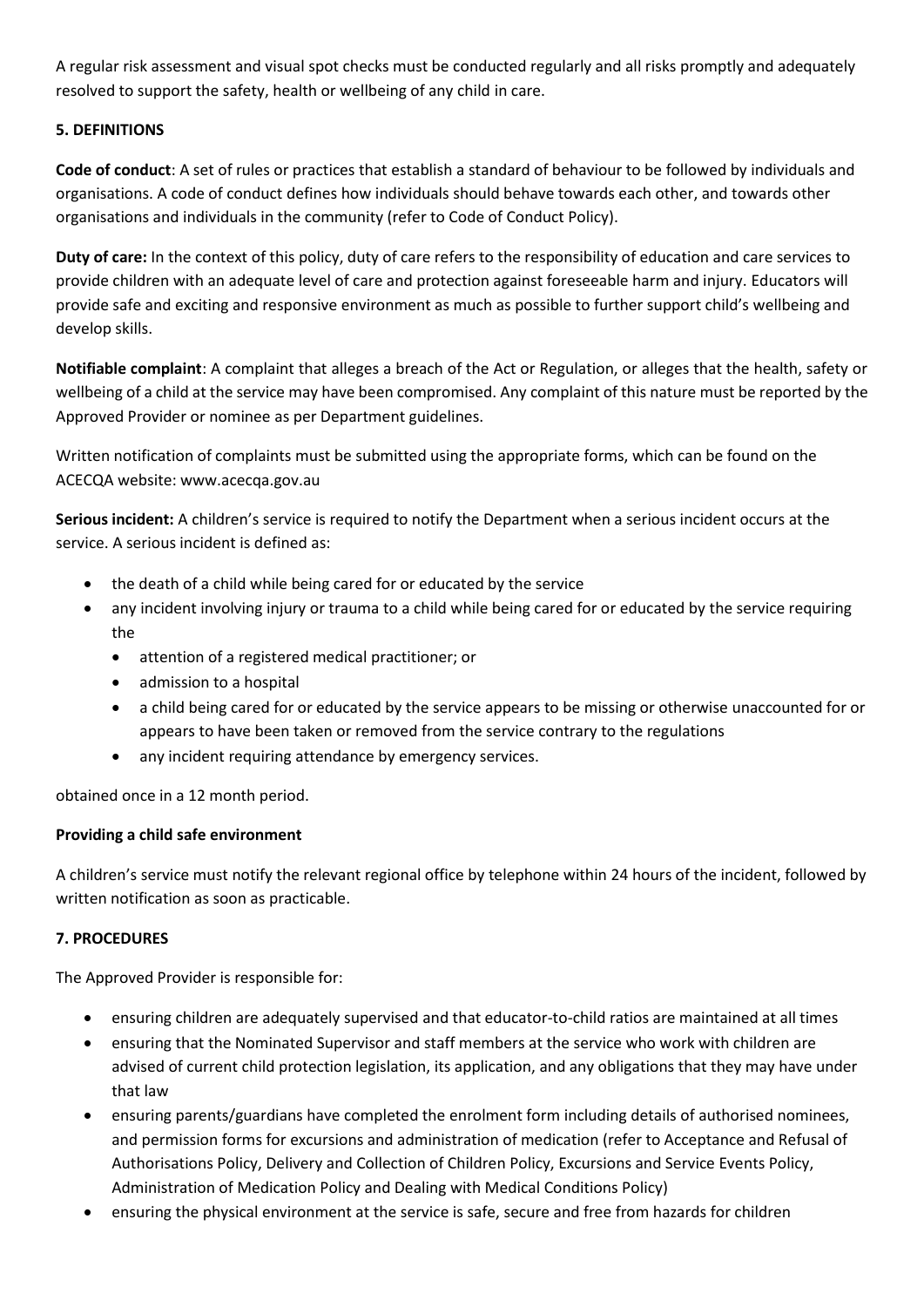- conducting risk assessments for excursions and considering children's safety when leaving the service premises
- ensuring all equipment and materials used at the service meet relevant safety standards (refer to Service policies section of this policy)
- ensuring the service is up to date with current legislation on child restraints in vehicles if transporting children (refer to Occupational Health and Safety Policy, Road Safety and Safe Transport Policy)
- implementing and practising emergency and evacuation procedures (refer to Emergency and Evacuation Policy)
- ensuring there are appropriate procedures in place for the safe delivery and collection of children (refer to Delivery and Collection of Children Policy)
- ensuring that the Nominated Supervisor, educators and all staff at the service who work with children are aware that it is an offence to subject a child to any form of corporal punishment, or any discipline that is unreasonable or excessive in the circumstances
- notifying Department for Education, line manage and Education Director of a serious incident (refer to Definitions) occurring at the service as soon as possible and report to IRMS within 24 hours
- implementing and reviewing this policy in consultation with the Nominated Supervisor, educators, staff, contractors and parents/guardians
- identifying and providing appropriate resources and training to assist educators, staff, contractors, visitors, volunteers and students to implement this policy (refer to Sources)
- protecting the rights of children and families, and encouraging their participation in decision-making
- ensuring the Nominated Supervisor, educators, staff, contractors, volunteers and students are kept informed of any relevant changes in legislation and practices in relation to this policy.

The Nominated Supervisor is responsible for:

- ensuring that all educators and staff who work with children are aware of this policy, and are supported to implement it in the service
- protecting the rights of children and families, and encouraging their participation in decision-making at the service
- ensuring that all children are adequately supervised at all times (refer to Supervision of Children Policy and Interactions with Children Policy)
- ensuring they are aware of current child protection legislation, its application and any obligations that they have under the law
- ensuring learning environments are established that provide sufficient space, and include carefully chosen and well-maintained resources and equipment that will help enhance the quality of children's learning and experiences
- organising/facilitating regular safety audits of the following:
- emergency equipment
- playgrounds and fixed equipment in outdoor environments
- cleaning services
- horticultural maintenance
- pest control
- ensuring that all cupboards/rooms are labelled accordingly, including those that contain chemicals and first aid kits, and that child-proof locks are installed on doors and cupboards where contents may be harmful
- ensuring that all contractors/visitors sign in to the visitor's log book
- ensuring the physical environment at the service is safe, secure and free from hazards for children
- conducting risk assessments for excursions and considering children's safety when leaving the service premises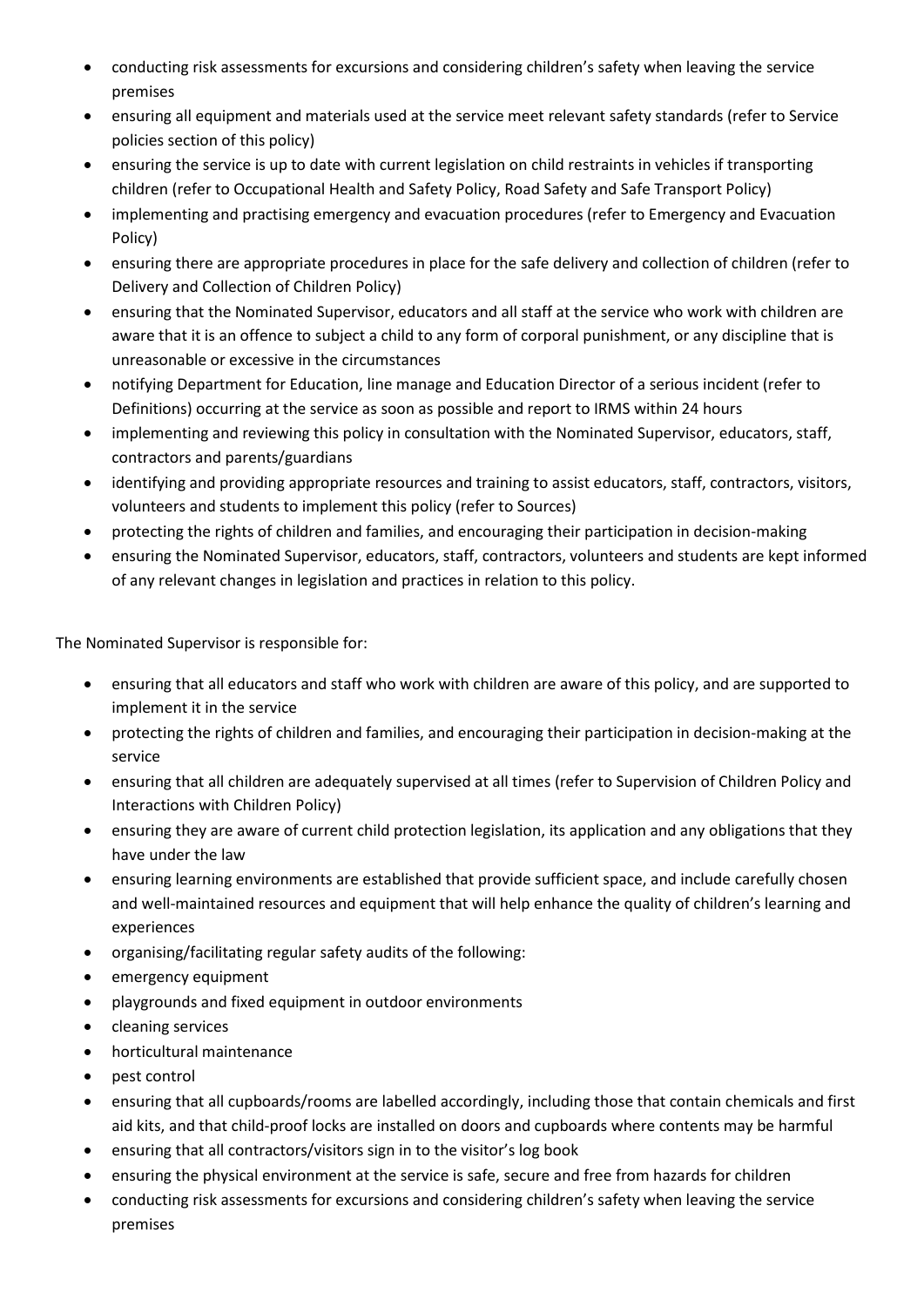- ensuring all equipment and materials used at the service meet relevant safety standards (refer to the Service policies section of this policy)
- ensuring the service is up to date with current legislation on child restraints in vehicles if transporting children (refer to Occupational Health and Safety Policy and Road Safety and Safe Transport Policy)
- implementing and practising emergency and evacuation procedures (refer to Emergency and Evacuation Policy)
- ensuring that educators, staff, parents/guardians follow procedures for the safe delivery and collection of children (refer to Acceptance and Refusal of Authorisations Policy, Delivery and Collection of Children Policy)
- ensuring that educators and staff comply with the service's Road Safety and Safe Transport Policy and encouraging parents/guardians to do so ensuring that all educators and staff at the service who work with children are aware that it is an offence to subject a child to any form of corporal punishment, or any discipline that is unreasonable or excessive in the circumstances
- implementing and reviewing this policy in consultation with the Nominated Supervisor, educators, staff, contractors and parents/guardians
- identifying and providing appropriate resources and training to assist educators, staff, contractors, visitors, volunteers and students to implement this policy (refer to Sources)
- informing the Approved Provider of any serious incident (refer to Definitions) at the service
- keeping up to date and complying with any relevant changes in legislation and practices in relation to this policy.

Certified Supervisors and other educators/staff are responsible for:

- actively supervising children at all times (refer to Supervision of Children Policy and Interactions with Children Policy)
- undertaking appropriate training and education on child protection, including recognising the signs and symptoms of child abuse, knowing how to respond, and understanding responsibilities and processes for reporting and managing concerns/incidents (refer to Child Protection Policy)
- maintaining learning environments that provide sufficient space, and include carefully chosen and wellmaintained resources and equipment to ensure a safe environment
- maintaining a regular cleaning schedule for all equipment to avoid cross-infection (refer to Hygiene Policy)
- maintaining a clean environment daily, and removing tripping/slipping hazards as soon as these become apparent (refer to Occupational Health and Safety Policy)
- conducting a daily check of the building, ensuring all children are signed out of the service, doors and windows are closed and locked, and appliances are switched off etc. A written record of the daily check should be kept, signed by an educator and filed for future reference
- educating and empowering children to talk about events and situations that make them feel uncomfortable
- ensuring the physical environment at the service is safe, secure and free from hazards for children
- conducting risk assessments for excursions and considering children's safety when leaving the service premises (refer to Excursions and Service Events Policy)
- ensuring all equipment and materials used at the service meet relevant safety standards
- complying with the service's Road Safety and Safe Transport Policy
- implementing and practising emergency and evacuation procedures (refer to Emergency and Evacuation Policy)
- following procedures for the safe delivery and collection of children (refer to Delivery and Collection of Children Policy)
- ensuring that children at the service are not subjected to any form of corporal punishment, or any discipline that is unreasonable or excessive in the circumstances